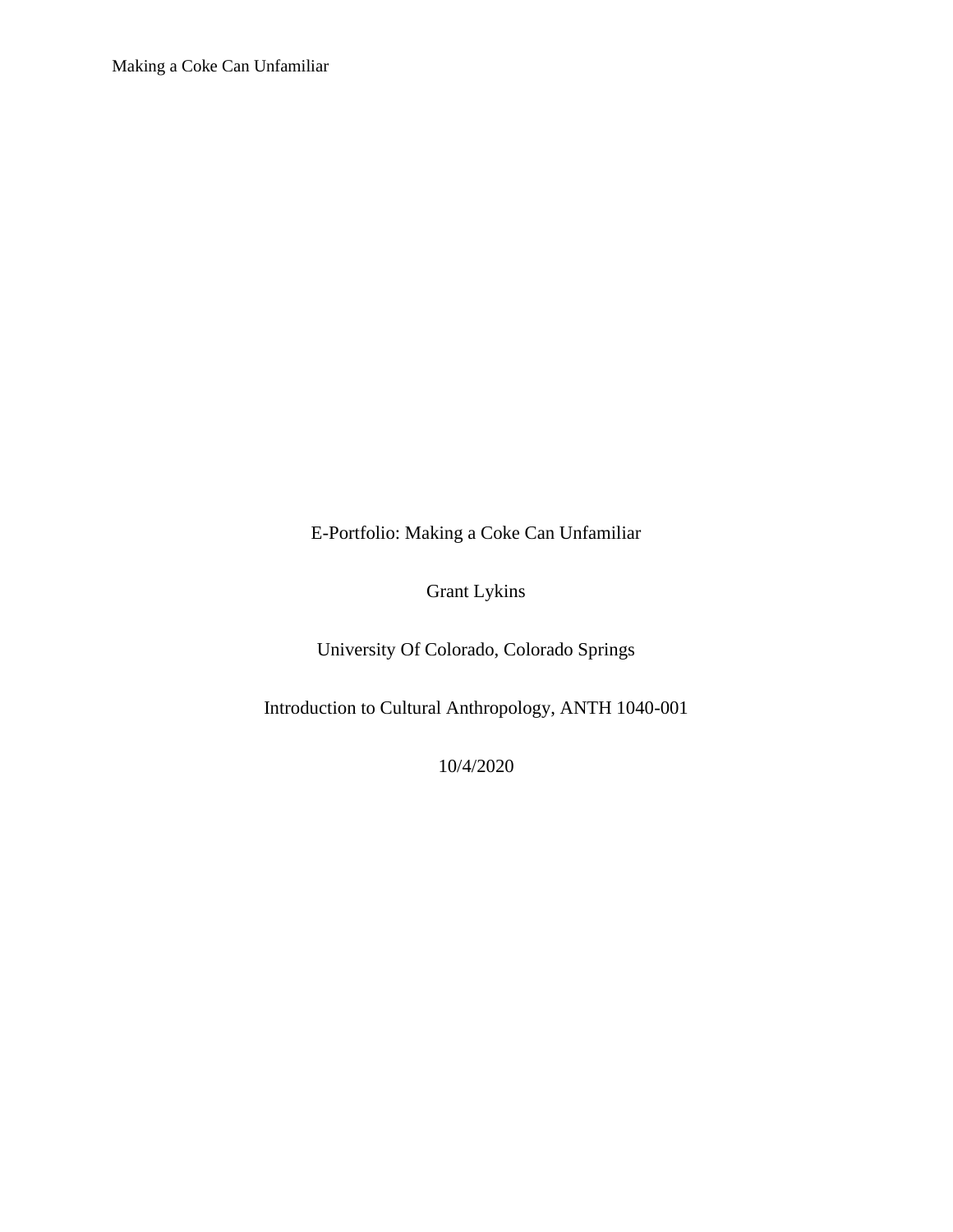#### Abstract

This assignment was much more involved and difficult than I had expected. I discovered that even in the age of the internet and easy access to information, large corporations are very good at hiding specifics from the public. I struggled to find quantitative data to back up my responses. I chose to include my opinion in some of my responses, based on the face image that Coca-Cola displays to the public. I discovered through my research that Coca-Cola developed a very bad reputation among environmentalists in the late 2000's and early 2010's, due to the company's negligence of local resources in the communities they obtained ingredients from. I learned that the company places a strong emphasis on making right of what they have done wrong, and that they began initiatives to remedy their environmental impact. I also learned that the company is very progressive in the political realm, supporting diversity in the workplace  $\&$ advertisements dating back to the late 1960's. Overall, I was impressed by what I found in my research. My previous impression of the Coca-Cola company was greatly improved, and I admire the responsibility the company has taken when presented with issues and failures.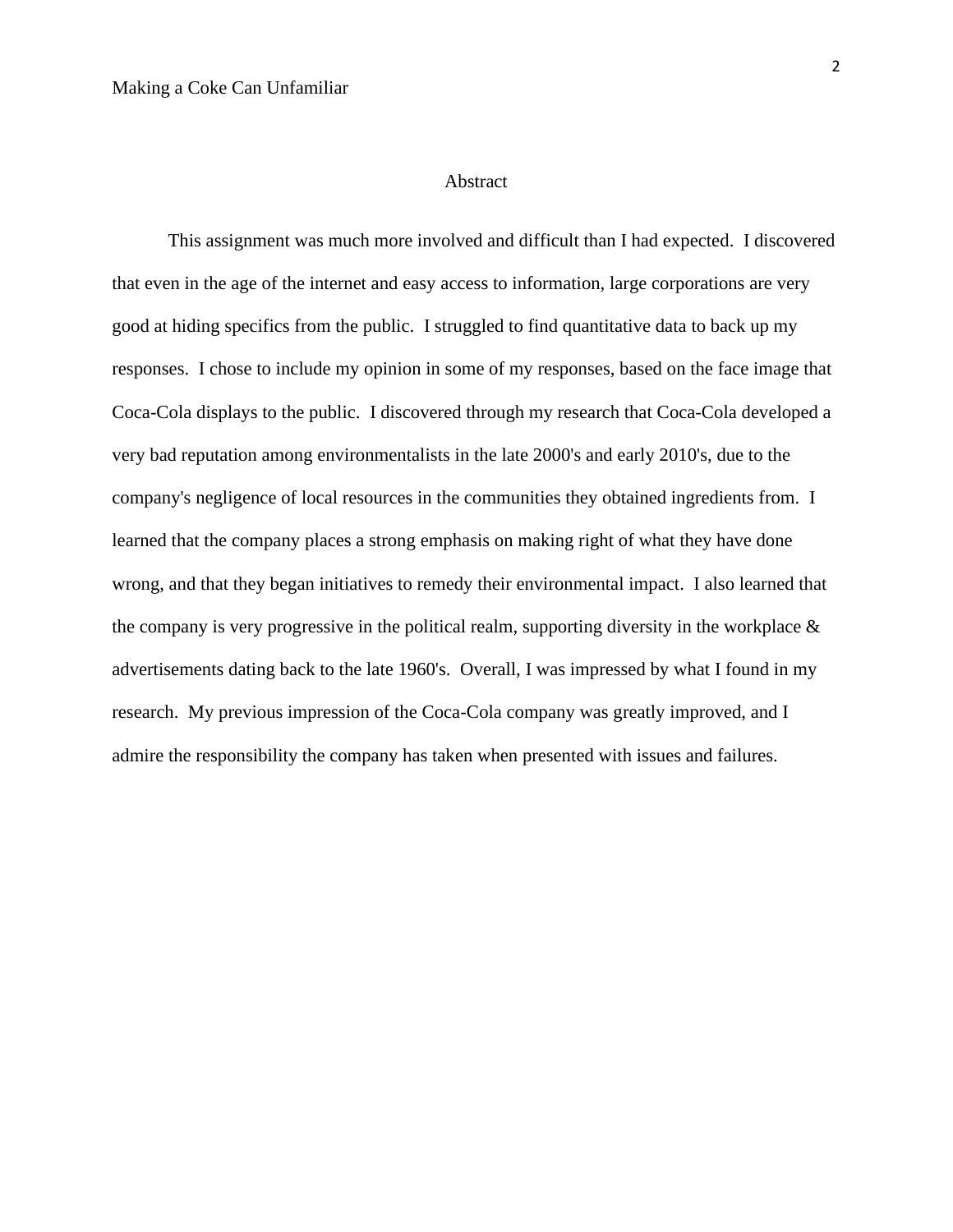## Research Inquiries & Findings

- 1. What is in it?
	- o Carbonated water, sugar, caramel E150d, phosphoric acid, natural/artificial flavors, flavored caffeine
- 2. What does a 12oz can of Coke cost?
	- o Well, this entirely depends on where you are in the world. In the U.S., a can of Coke costs about \$1 in most vending machines, sometimes \$0.50 if you are lucky and stumble across an older classic Coke machine. In other countries, the cost of a can of Coke varies greatly. In China, a can costs on average 10 Yuan, equivalent to \$1.50USD (China Highlights, 2019). In Mexico, a 12oz bottle, either plastic or glass, will run about 15.67MXN (Numbeo, 2020), equivalent to \$0.73USD. A 2-liter bottle of Coke in Mexico is only 29MEX, equivalent to \$1.30USD. According to the same source, a 12oz bottle of Coke in Russia is 51.44py6, equivalent to only \$0.66 USD! There is a great variance of cost in Coke products, depending on where they are being sold.
- 3. Where do the ingredients come from?
	- o Coke isn't super specific about where their ingredients come from, but PDF publications are available on the company website that overview the sources of their ingredients. All ingredients are 'approved' by either the Rainforest Alliance, Ethical Tea Partnership, Fairtrade International, Roundtable Sustainable Soy, Bonsucro, and Vive Claim before they hit the Coca-Cola production line. These ingredients are sourced from the regions of: Canada, the USA, Europe, and Australia. I know for a fact that many ingredients in Coke products are sourced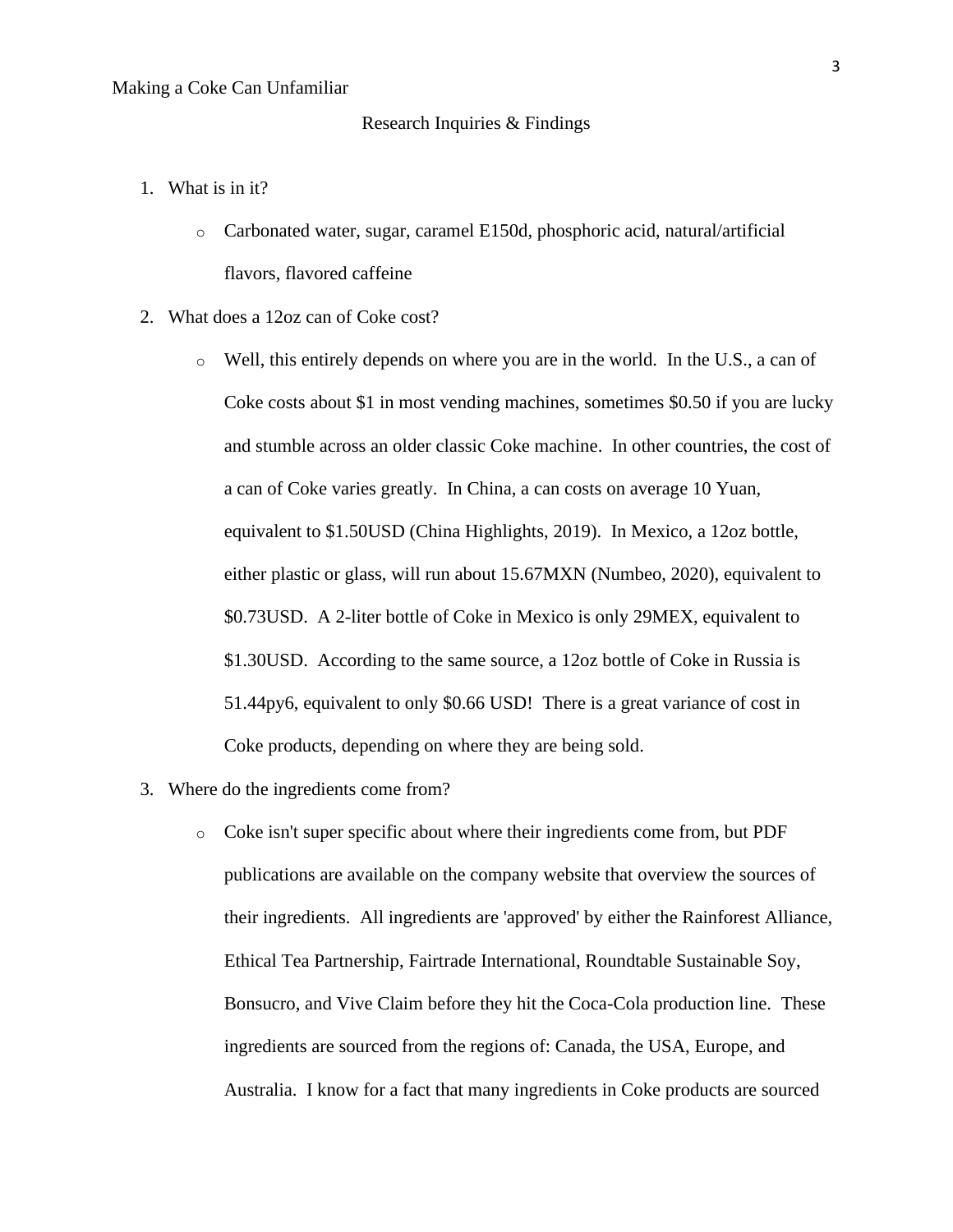from countries NOT on this list, but Coke has not made that information publicly available on their website.

- o From websites aside from Coca-Cola, I discovered that ingredients are sourced from all over the world. Many of the lemons the Coke company uses in their lemonades are sourced from Argentina. Many of the Mangoes used to flavor other sweet drinks are sourced from India.
- 4. Who made it? What is their life like?
	- o Coke's flavoring ingredients are sourced from all over the world. They have communities everywhere, from communities in India growing Mangos to communities in Argentina growing strawberries. It's rather hard to find information from Coca Cola about the source of their ingredients, especially the working conditions in those areas. There are many articles published by third party sources exposing abuse at dairy farms owned by Coca-Cola, tragic stories from coffee fields, and news of undesirable working conditions in Colombia.
	- o Coca-Cola places an emphasis on making sure they are engaged in fair trade practices. The company publishes the results in their annual reports, and they have reached a near 100% level of fair-trade practices. That does not mean that there won't be issues or hardship for the workers. Many of these workers live in conditions that Americans would deem unsuitable, but it is the norm in that region. There are also plenty of workers that live in conditions deemed unsuitable by their own communities, and Coca-Cola advertises that they are working to improve these communities.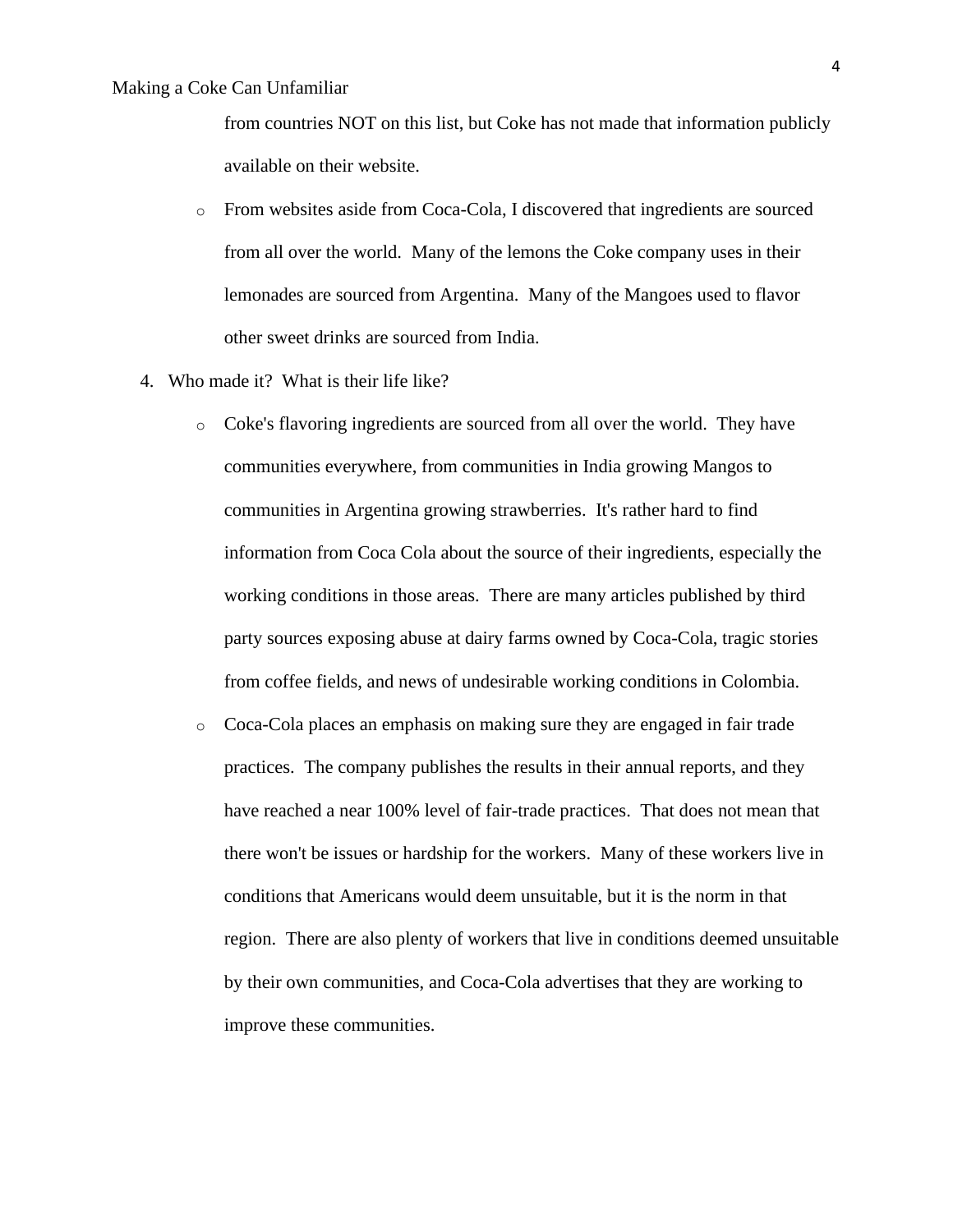- o Many of the workers in third world countries work for a farm that supplies to Coca-Cola, but their day-to-day job is not much different than a regular farm job. Many of these farms are locally owned and governed by people from the region. This allows the farm to maintain its native culture while reaping the benefits of supplying to a major organization.
- 5. What is the impact of Coke on the local community where it is produced?
	- $\circ$  It depends on the community. In some communities like the mango farms in India, the community is affected as they would be by any other growing/harvest season. In South American communities, where the coca plants are grown to give Coke it's signature flavor, there have been issues with water usage and management. Colombia and Guatemala especially have faced crises with farmer's wells running dry, and the local watershed being completely decimated for Coke's production lines (War on Want, 2007). That data is now 13 years old, and hopefully the company has taken action to re-establish the watershed in these communities.
		- A report published by the Washington Post in 2016 indicated that the company has taken steps to undo their wrong-doing to these communities. There has been no available quantitative data published to back this up.
- 6. Do they drink it?
	- o Yes! The producers are able to enjoy what they work to produce. Sadly, they do not get a free supply of Coca-Cola, they still have to pay.
- 7. How much do they earn?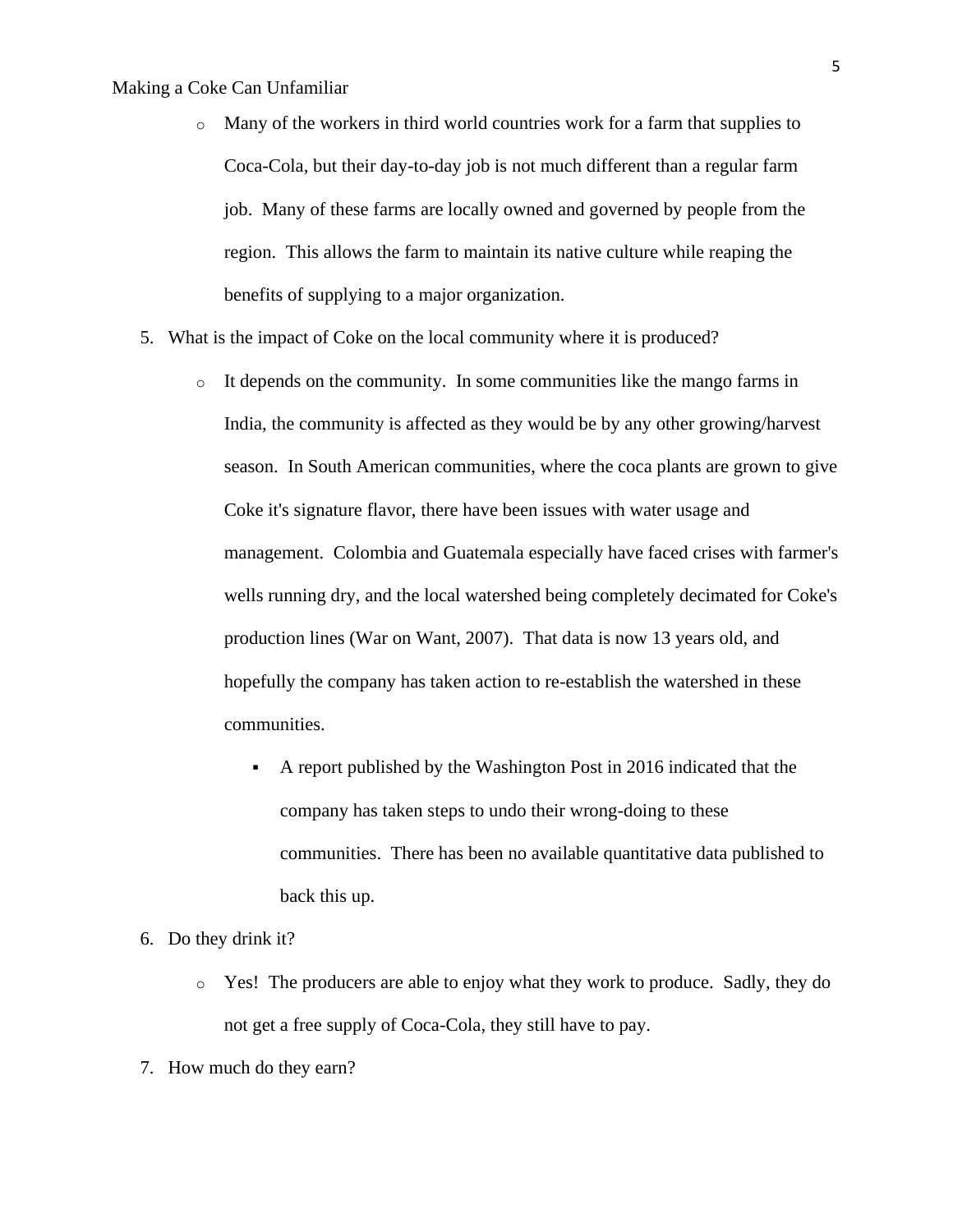- o I cannot find quantitative data on the income for Coke's global farmers. I was able to find rough estimates from 2003 and 2008, but that data is irrelevant at this point because it is so old.
- o My opinion: the farmers are likely paid just over the average in the region. Large corporations engage in practices like this to appear like they are being generous to the farmers (since they are being paid more than other farmers in the region), but the corporation could afford to pay them much more. The corporation needs/wants to keep their profits to a maximum, so they continue this practice. I think that much of the [potential] abuse in payment to farmers has been overcome by Coke's involvement with their various fair-trade partners, but there are still opportunities for negligence.
- 8. What are the health impacts?
	- $\circ$  I'm not sure if this question is in regards to the health impact on consumers of Coca-Cola, or if it is in regards to the farmers. I will address both.
	- o Consumers: Coca-Cola offers a variety of products, ranging from uber-healthy to uber-toxic. Coke's products such as Fair Life milk and Smart Water offer many nutritional and health benefits to their consumers. Their iconic Coca-Cola soda does not offer any health benefits (aside from a dose of caffeine). Coca-Cola tastes really good, but I have an issue ingesting the same liquid that I use to decorrode battery terminals when I'm working on a car. There have been numerous studies into the negative health impacts of the brand's sugary-drinks, especially the diet-Coke lineup.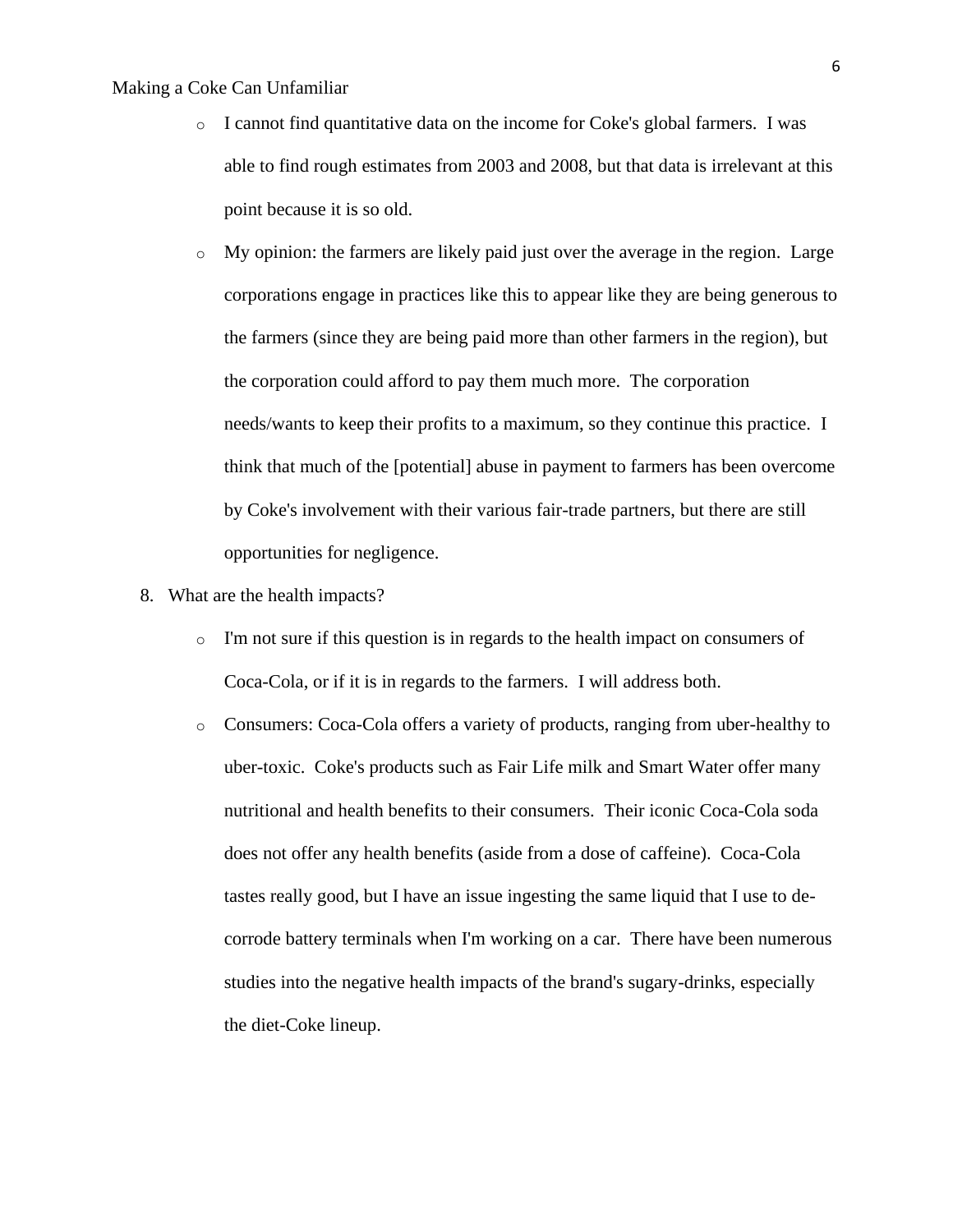- o Farmers: There is not much information available about the impacts of Coca-Cola's agricultural practices on the farmers. I did observe from images in reports many farmers in less developed countries have to wrap their entire hands in cloth due to cuts and scratches they obtained while picking crops. Many of the workers look like they have spent much of their life in the harsh sunlight, which can lead to skin related problems (melanoma, other forms of skin cancer, etc.)
- 9. What are the environmental impacts?
	- o As mentioned above, Coca-Cola came under fire in the late 2000's and early 2010's for failing to replenish the watershed in communities that produced key ingredients. Coca-Cola has made a commitment since then to make the situation right. They began an initiative to replenish every drop of water used in the manufacturing process (sans the water contained in the products) by 2020, and met their goal in 2015 (Coca-Cola, 2019).
	- $\circ$  The company has also put out many publications detailing their commitment to the environment and fair-trade. They publish annual and semi-annual reports, all of which are easily accessible from the company website.
- 10. What is the environmental impact of making a can of Coke, considering what it takes to grow and process ingredients such as high-fructose corn syrup and the quantity of water required to produce the finished product?
	- o According to Coca-Cola's current operational model, the biggest impact remaining on the environment to produce a can of Coke is the extraction of raw materials (for cans/bottles) and the water that is contained within the products. The company is engaged in sustainable farming in order to avoid over-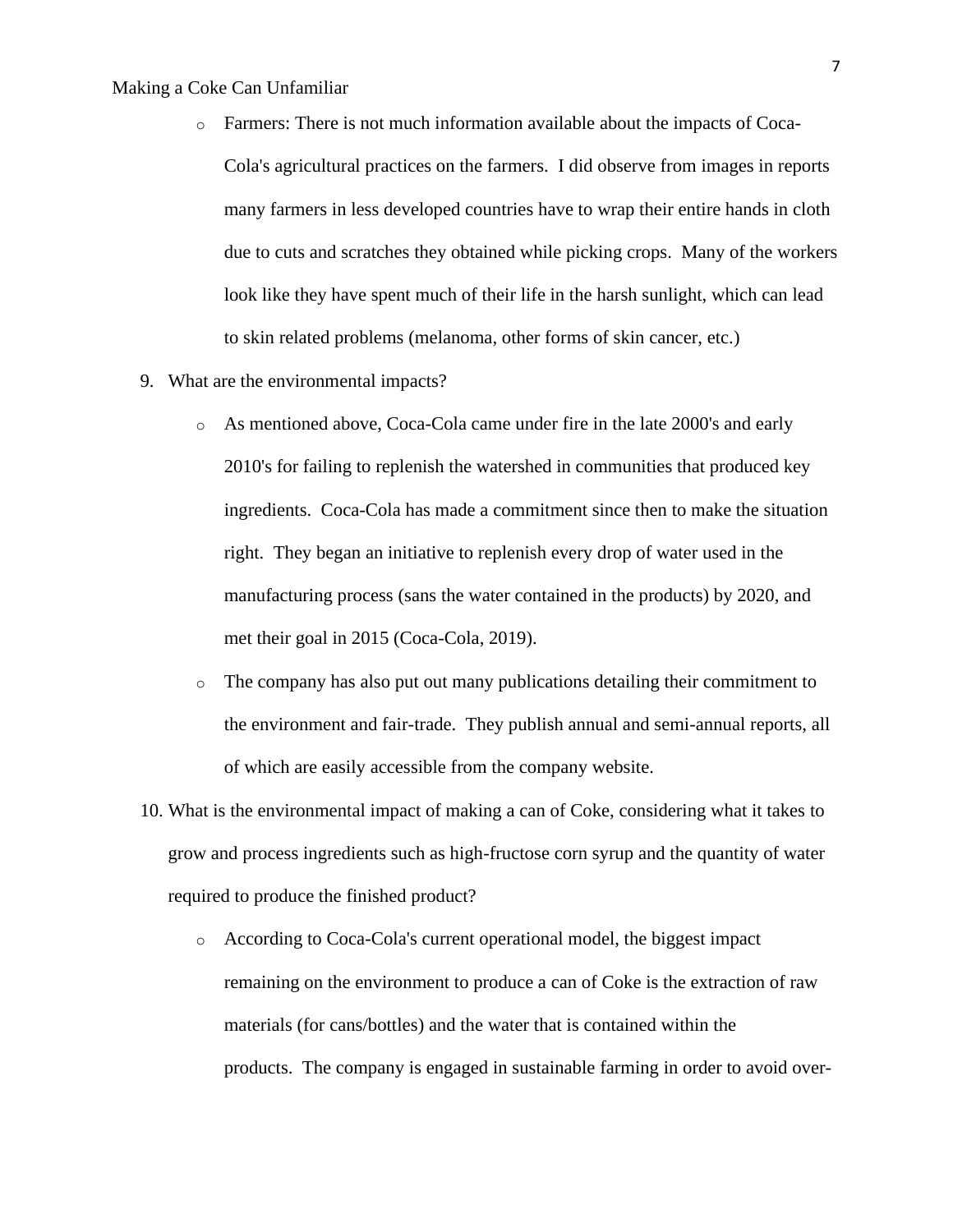farming their plots. They also take measures to minimize leaching of pesticides into local water supplies.

o There are environmental impacts from the company that extend well beyond when a can of Coke is produced. Resources are consumed during the distribution process. The most obvious resource is fuel for the delivery of bottled Coke product as well as their syrups. Resources are also consumed any time a bag of syrup is produced--those bags are housed in thick cardboard packaging so that they are easy to transport, along with minimizing the risk of accidental punctures. Ideally, these materials would be recycled at the end of their service life, but that falls upon the consumer, not the company.